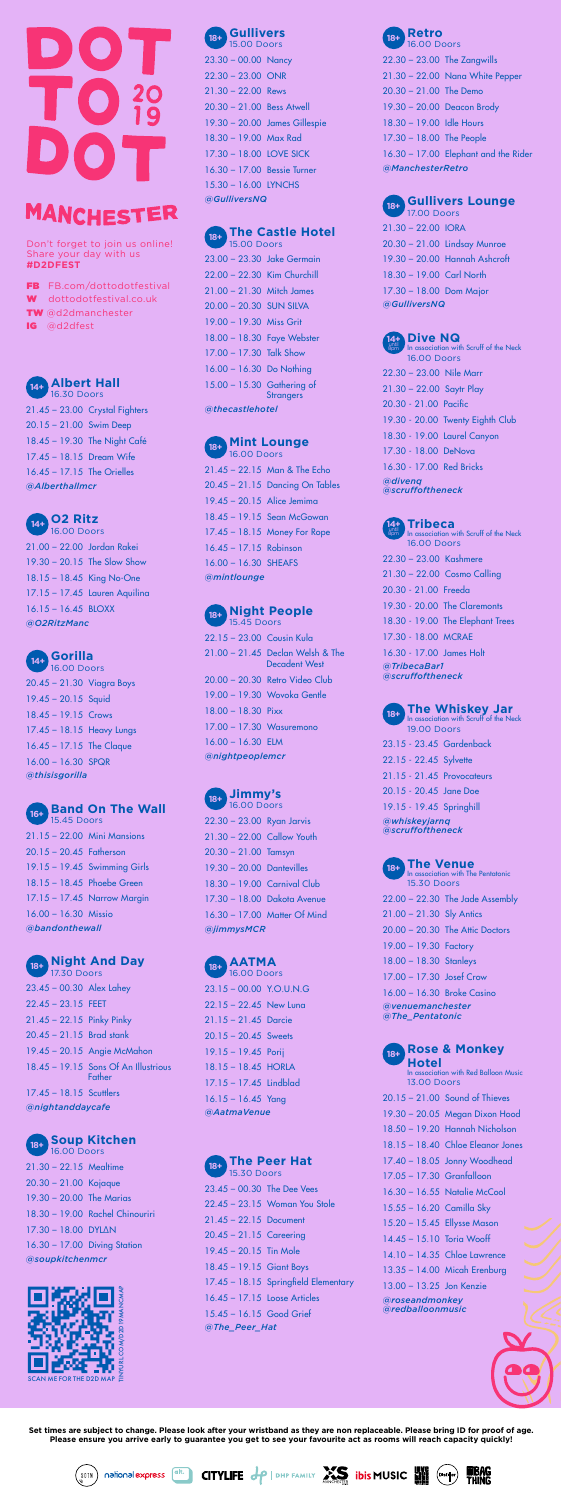

Don't forget to join us online! share your at **#D2DFEST**

FB FB.com/dottodotfestival W dottodotfestival.co.uk TW @d2dbristol IG @d2dfest

### **14+ O<sub>2</sub> Academy**

21.45 – 23.00 Crystal Fighters 20.15 – 21.00 Swim Deep 18.45 – 19.30 The Night Café 17.45 – 18.15 The Orielles 16.45 – 17.15 King No-One 15.45 – 16.15 Joe Probert *@o2academybris*

# **14+ O<sub>2</sub> Academy 2**

21.00 – 21.45 Dream Wife 19.30 – 20.00 BLOXX 18.15 – 18.45 ELM 17.15 – 17.45 Brad stank 16.15 – 16.45 Sean McGowan 15.15 – 15.45 Tungz *@o2academybris*

# **SWX** Doors 16.00

21.45 – 22.45 Jordan Rakei 20.15 – 21.00 The Marias 19.15 – 19.45 Lauren Aquilina 18.15 – 18.45 Swimming Girls 17.15 – 17.45 Alex Lahey 16.15 – 16.45 No Violet *@swxbristol*

### **14+ SWX Room 2**<br>16.00 Doors

21.00 – 21.30 Missio 19.45 – 20.15 Kojaque 18.45 – 19.15 Rachel Chinouriri 17.45 – 18.15 Nancy 16.45 – 17.15 New Palace Talkies *@swxbristol*

# 14+ **Rough Trade**

22.15 – 23.00 Mouse 21.15 – 21.45 Pixx 20.15 – 20.45 Faye Webster 19.15 – 19.45 Miss Grit 18.15 – 18.45 Langkamer 17.15 – 17.45 The Slow Show 16.15 – 16.45 Man & The Echo 15.15 – 15.45 Farebrother *@roughtradebristol*

### 18+ Thekla<br>
13.30 Doors

| בוטטע טענים                 |                                                                                       |
|-----------------------------|---------------------------------------------------------------------------------------|
|                             | $01.00 - 03.00$ Old Blue Last Beer<br><b>Dot To Dot Karaoke</b><br><b>After Party</b> |
| 00.00 - 00.45 Viagra Boys   |                                                                                       |
| $23.00 - 23.30$ Heavy Lungs |                                                                                       |
| $22.00 - 22.30$ Crows       |                                                                                       |
| $21.00 - 21.30$ Squid       |                                                                                       |
| $20.00 - 20.30$ SHEAFS      |                                                                                       |
| $19.00 - 19.30$ The Claque  |                                                                                       |
| 18.00 - 18.30 Talk Show     |                                                                                       |
| 17.00 - 17.30 Phoebe Green  |                                                                                       |
| $16.00 - 16.30$ DYLAN       |                                                                                       |
| 15.00 - 15.30 Do Nothing    |                                                                                       |
| 14.00 - 14.30 Cruelty       |                                                                                       |
| @theklabris                 |                                                                                       |

#### **Thekla Top Deck 18+** 13.00 Doors

| $20.30 - 21.00$ Agata       |                                 |
|-----------------------------|---------------------------------|
| $19.30 - 20.00$ RVBY        |                                 |
| 18.30 - 19.00 Sean Addicott |                                 |
|                             | 17.30 - 18.00 Gabriel Templar   |
| $16.30 - 17.00$ Mitch James |                                 |
|                             | 15.30 - 16.00 Bronwyn Leonard   |
|                             | 14.30 - 15.00 James Gillespie   |
|                             | 13.30 - 14.00 Jamie Cruickshank |
| @theklabris                 |                                 |
|                             |                                 |

### **14+ The Fleece**

21.15 – 22.00 Mini Mansions 20.15 – 20.45 Wasuremono 19.15 – 19.45 Fatherson 18.15 – 18.45 Rews 17.15 – 17.45 Dancing On Tables 16.15 – 16.45 Sons Of An Illustrious **Father** 15.15 – 15.45 Alice Jemima 14.15 – 14.45 Wych Elm *@fleecebristol* 

### 16+ The Louisiana<br>
In Association with Bristol In Stereo In Association with<br>13.00 Doors

|                                        | 22.30 - 23.00 Retro Video Club |
|----------------------------------------|--------------------------------|
|                                        | 21.30 - 22.00 Angie McMahon    |
| 20.30 - 21.00 SUN SILVA                |                                |
| 19.30 - 20.00 MAX RAD                  |                                |
| 18.30 - 19.00 Kim Churchill            |                                |
| 17.30 - 18.00 Bess Atwell              |                                |
| 16.30 - 17.00 Robinson                 |                                |
| 15.30 - 16.00 Pinky Pinky              |                                |
| 14.30 - 15.00 Bessie Turner            |                                |
| 13.30 - 14.00 Pet Shimmers             |                                |
| @louisiana.bristol<br>@bristolinstereo |                                |

### **HY-Brasil Music Club 18+**

| $14.00$ Doors                |                                                     |
|------------------------------|-----------------------------------------------------|
| 00.45 - 01.15 Cousin Kula    |                                                     |
| $23.45 - 00.15$ FEET         |                                                     |
| $22.45 - 23.15$ Vrillon      |                                                     |
| $21.45 - 22.15$ Beach Riot   |                                                     |
|                              | $20.45 - 21.15$ Declan Welsh & The<br>Decadent West |
|                              | 19.45 - 20.15 Money For Rope                        |
| 18.45 - 19.15 LOVE SICK      |                                                     |
| $17.45 - 18.15$ ONR          |                                                     |
| 16.45 - 17.15 Jake Germain   |                                                     |
|                              | 15.45 - 16.15 Wovoka Gentle                         |
| $14.45 - 15.15$ Two Day Coma |                                                     |
| @hy_brasil_music_club        |                                                     |

| The Louisiana Bar<br>In Association with Bristol In Stereo<br>$\left(16+\right)$ |
|----------------------------------------------------------------------------------|
| $12:00$ Doors                                                                    |
| $21.00 - 21.30$ The Desert                                                       |
| $20.00 - 20.30$ INDIGOs                                                          |

|                                        |  | 19.00 - 19.30 Plastic Terras       |
|----------------------------------------|--|------------------------------------|
|                                        |  | 18.00 - 18.30 Ålesund              |
|                                        |  | $17.00 - 17.30$ The Travis Waltons |
|                                        |  | 16.00 - 16.30 Mercy's Cartel       |
|                                        |  | 15.00 - 15.30 Chikaya              |
|                                        |  | 14.00 - 14.30 Harry Strange        |
|                                        |  | $13.00 - 13.30$ Chaouche           |
|                                        |  | 12.00 - 12.30 Kate Stapley         |
| @louisiana.bristol<br>@bristolinstereo |  |                                    |
|                                        |  |                                    |

#### **The Gryphon** In Association with The Bristol Germ 14.00 Doors **18+**

22.00 – 23.00 Bad Tracking 20.30 – 21.30 Organchrist 19:30 – 20.00 Lynks Afrikka 18.30 – 19.00 Salander  $17.30 - 18.00$  Sarahss 16.30 – 17.00 Jemima Coulter 15.30 – 16.00 COIMS 14.30 – 15.00 Norman *@gryphonbristol @thebristolgerm*



### **The Mother's Ruin Upstairs** In Association with The Know 13:30 Doors 23.30 – 00.00 Milo's Planes 22.30 – 23.00 Gork 21.30 – 22.00 Oh Well Goodbye 20.30 – 21.00 Nicholson Heal 19.30 – 20.00 Grandma's House 18.30 – 19.00 High Climbers 17.30 – 18.00 Woahnows 16.30 – 17.00 Sapphire Blues 15.30 – 16.00 Beyond Rivers 14.30 – 15.00 Miss Kill **18+**

*@mothersruinbristol @theknowmag*

| $18+$                              | <b>The Mother's Ruin</b>      |
|------------------------------------|-------------------------------|
| <b>Downstairs</b>                  | In Association with Wax Music |
| 13.30 Doors                        |                               |
| 23.00 - 23.30 Lazarus Kane         |                               |
| $22.00 - 22.30$ The Shuks          |                               |
| $21.00 - 21.30$ Swallow Cave       |                               |
| $20.00 - 20.30$ Slagheap           |                               |
| 19.00 - 19.30 La-Z-Eye             |                               |
| 18.00 - 18.30 Football FC          |                               |
| $17.00 - 17.30$ Lunarcy            |                               |
| $16.00 - 16.30$ Ratbags            |                               |
| 15.00 - 15.30 Carpet Arms          |                               |
| 14.00 - 14.30 C.B. Kinsella        |                               |
| @mothersruinbristol<br>@waxmusicuk |                               |

### **The Strawberry 18+**<br>Thief

| <b>14.00 Doors</b>            |                                          |
|-------------------------------|------------------------------------------|
|                               | $22.30 - 23.00$ Sam Brockington          |
|                               | 21.30 – 22.00 Luke Marshall Black        |
| 20.30 – 21.00 Mark Nichols    |                                          |
|                               | 19.30 - 20.00 Josie Blakelock            |
|                               | 18.30 - 19.00 Richard The Fourth         |
|                               | 17.30 - 18.00 Benjamin Spike<br>Saunders |
| $16.30 - 17.00$ Fossette      |                                          |
| $15.30 - 16.00$ Twin Siblings |                                          |
| 14.30 - 15.00 Jasper Storey   |                                          |
| @strawbthief                  |                                          |

#### **The Lanes** 10pm

| $10pm$ 12.00 Doors         |                                               |  |
|----------------------------|-----------------------------------------------|--|
|                            | 22.00 - LATE Department S Afterparty          |  |
|                            | $21.00 - 22.00$ Sunshine Frisbee<br>Laserbeam |  |
| $20.00 - 20.30$ Mignon     |                                               |  |
| $19.00 - 19.30$ Sonars     |                                               |  |
| 18.00 - 18.30 Sugar Horse  |                                               |  |
| 17.00 - 17.30 Yr Poetry    |                                               |  |
| $16.00 - 16.30$ Belishas   |                                               |  |
| $15.00 - 15.30$ JuJu Jones |                                               |  |
| $14.00 - 14.30$ Siracuse   |                                               |  |
| 13.00 - 13.30 Cactus Haus  |                                               |  |
| 12.00 - 12.30 Emily Magpie |                                               |  |
| @thelanesbristol           |                                               |  |

### **Mr Wolf's**<br>**14:1** In Association with Ascent

14:00 Doors 23.30 – 00.00 IOTA 22.30 – 23.00 Kalpa 21.30 – 22.00 Mutant-Thoughts 20.30 – 21.00 Gum Soul 19.30 – 20.00 Poisonous Birds 18.30 – 19.00 Ead Wood 17.30 – 18.00 Archie Valentine 16.30 – 17.00 Floorboards 15.30 – 16.00 Laissez Faire 14.30 – 15.00 The Love Handles *@mrwolfsbristol @ascentbristol*

| <b>Zed Alley</b><br>In Association with Scruff of the Neck<br><b>16:00 Doors</b> |  |
|----------------------------------------------------------------------------------|--|
| $22.30 - 23.00$ The Rupees                                                       |  |
| 21.30 - 22.00 Kashmere                                                           |  |
| 20.30 - 21.00 Nile Marr                                                          |  |
| 19.30 - 20.00 The Hideaways                                                      |  |
| 18.30 - 19.00 Saytr Play                                                         |  |
| 17.30 - 18.00 Alexander Sun                                                      |  |
| 16.30 - 17.00 Bexley Terr                                                        |  |
| @zed alley<br>@scruffoftheneck                                                   |  |

**Love**<br>hate

**ASULLED** 

**IN STEREO** 

**WAX** 

Set times are subject to change. Please look after your wristband as they are non replaceable. Please bring ID for proof of age.<br>Please ensure you arrive early to guarantee you get to see your favourite act as rooms will r

national express at a bis MUSIC of I DHP FAMILY